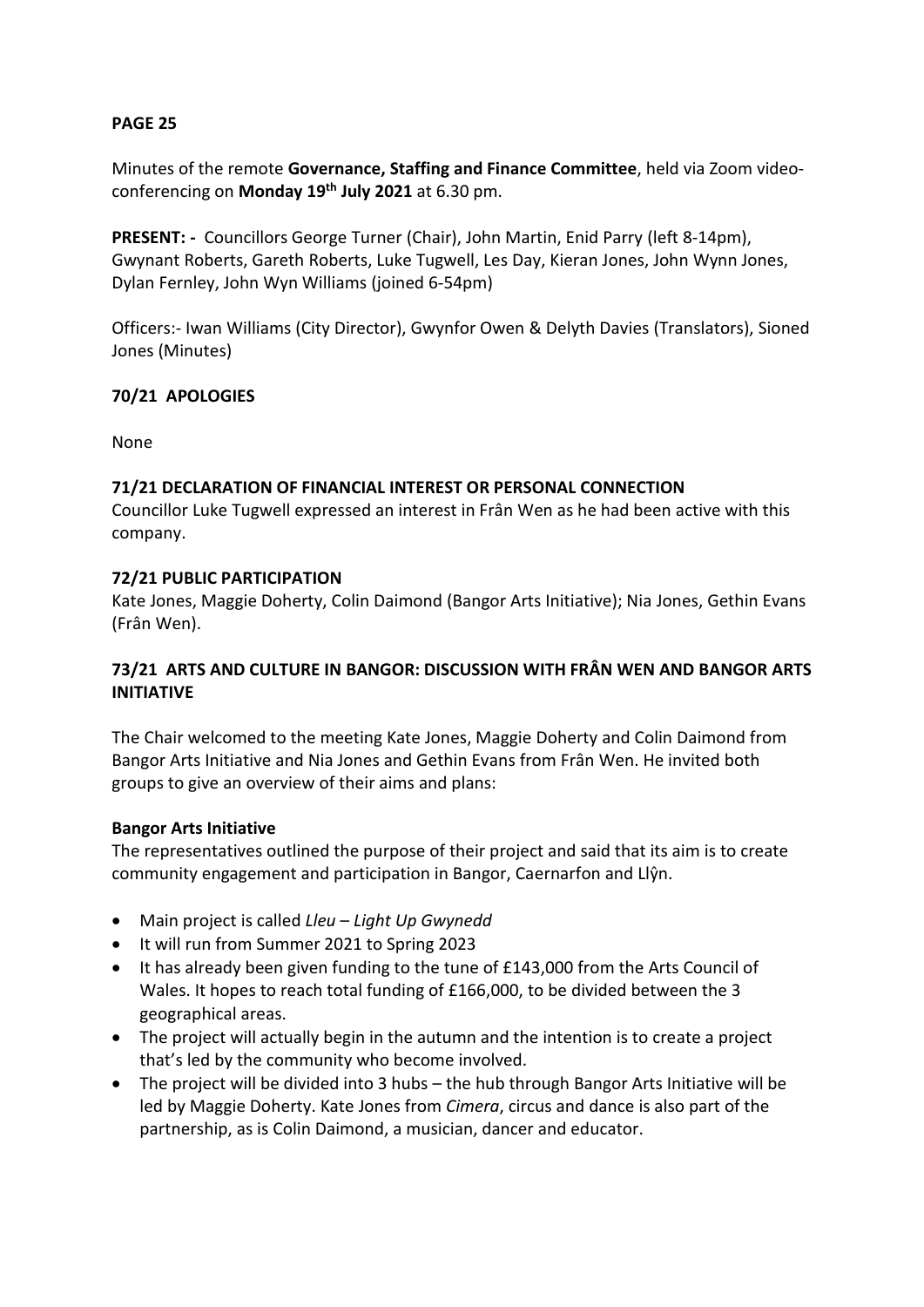Lleu is an old Welsh word for light and the idea is to use light or themes of light to create parades, standalone outdoor activities, installations, music. There will be a series of different pop-ups.

# **PAGE 26**

- The emphasis is on the community steering this, but they are interested in using the City's green spaces, also the Pier. They would hope to engage the businesses of the City and try and build a long-term event (annual/biannual).
- They have already been working in the City Centre but would like to extend out to areas like Hirael and Coed Mawr as well.
- Possible stories: would like to bring the sea and the coast into Bangor more; also keen to explore the diversity that exists in Bangor. Celebrating the different people that live in Bangor.
- Circus, fine art, drumming, drama, dance, range of things they can bring to it. Can respond to ideas and wishes of participants.
- Consultation is about to start with the hope of having a small event over December 21 March April 2022. The main event will take place in the spring and summer of 2023.

The Chairman thanked the representatives for their lively presentation and asked how could the Council help in the short term.

The representatives replied that the Council could help with providing green spaces, support on social media and publicity.

A steering group would be established and they would like to invite a member of the Council to be on this Group.

IT WAS RESOLVED to support Bangor Arts Initiative in future and to discuss having a member on the steering group when the members of the public had left.

## **Fran Wên**

- Frân Wen is a Theatre Company run by and for young people. It has 80 young people from north west Wales contributing regularly to its activities, split into different age categories. They work on everything from governance to staging, devising the programmes and creating shows. All are welcomed and attempts are always being made to target under-represented groups.
- It is a Welsh medium company. It produces local shows and also productions that travel all over Wales.
- The emphasis is on innovation
- The pandemic did not stop its work and it managed to produce a digital theatre production that was viewed by thousands.
- In August Frân Wen will take over a unit in the Deiniol Centre to showcase its work.
- Amongst other projects, they are now working on a new show by Bangor musician and poet, Casi Wyn.
- They envisage many opportunities to work together with the local community, they already do a lot of work in education, and Arts on Prescription.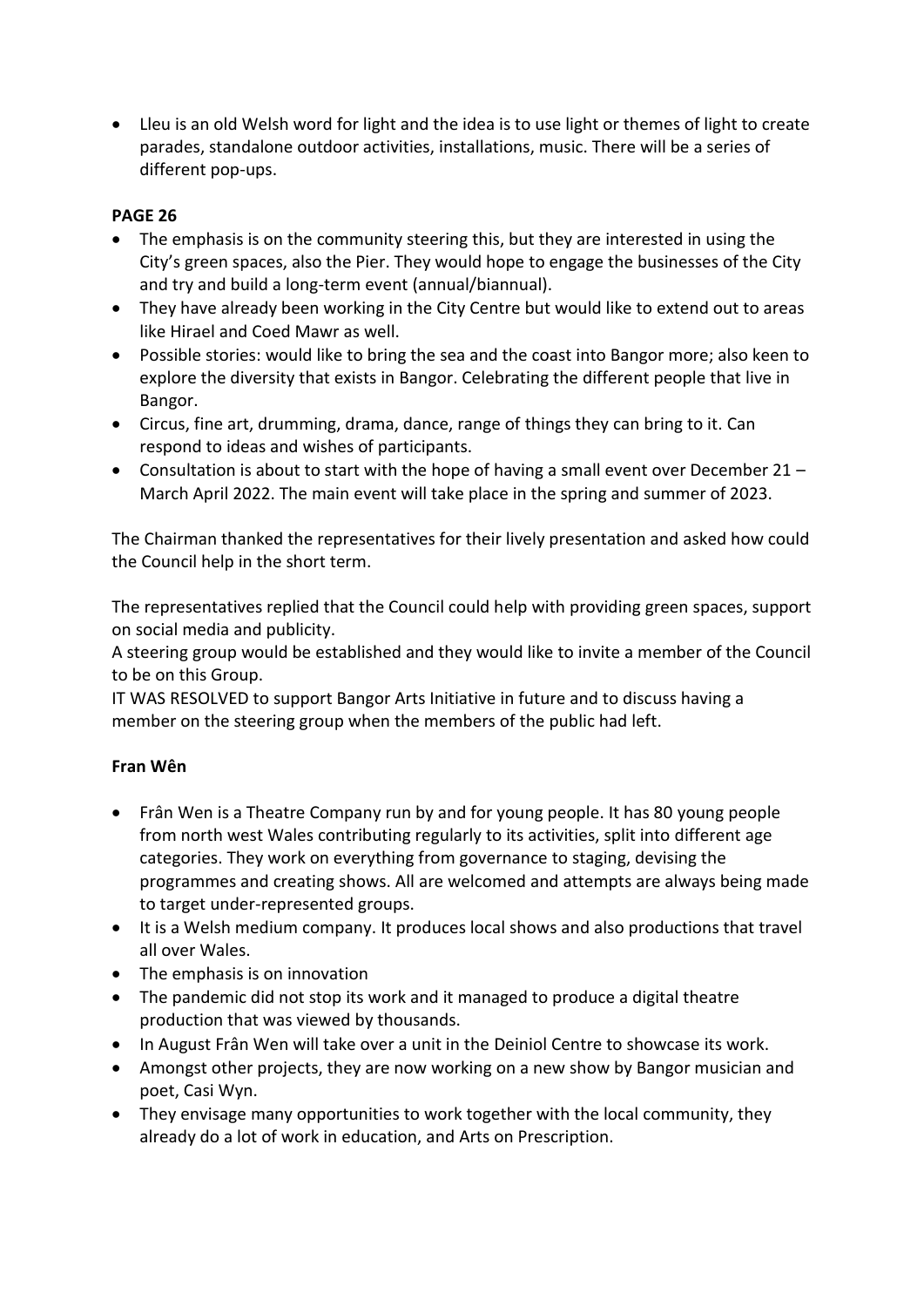Having grown out of their present building, they bought the old St Mary's Church in 2019 and since then they have worked hard at renovating the building. The community has been a part of this and Councillor Luke Tugwell was thanked for his support. The

#### **PAGE 27**

building will house studios for smaller and bigger productions, and these will be multipurpose rooms. An open day is to be held on 29 July, registration essential.

- The cost of purchasing the building and renovations came to £3.8 million. They have succeeded in raising £3.77 million from different funding sources, e.g. Lottery, Arts Council of Wales, various foundations. The centre will be know as *Nyth* (Nest).
- It is expected that the tender process will be over by the beginning of August with the work completed by September 2022. They hope to be open to the public in January 2023 but work with the community will be ongoing including volunteering opportunities.

The Chair thanked Nia Jones and Gethin Evans for another excellent presentation and some questions were discussed, including the relationship of Nyth with Pontio. Members were assured that Pontio was key to the whole project and that they would continue to work closely together. Like the previous group, they were keen to work in the open air as well.

The representatives left the meeting.

#### **IT WAS RESOLVED**

- a) To nominate Cllr Gareth Roberts to sit on the Bangor Arts Initiative steering group.
- b) As neither group had made a request for funding, not to offer a financial contribution at present, but to bear both groups in mind later in the financial year.

## **74/21 FUNDING APPLICATIONS**

#### *War Memorial Booklet*

The City Director reported that a local historian had asked the Council for financial support to print a booklet about two War Memorial plaques that had had to be moved from St David's Church, Glanadda when it closed and were reinstalled at the Railway Station. The booklet, about 10 pages, would cost between £600 and £1000 to print.

There was some discussion about the cost involved and some doubts as the subject matter, although interesting and poignant, was very local, pertaining to about 10 families. Some members suggested charging for the booklet, however the logistics of collecting this money seemed difficult. It was asked whether this was good use of public funds. As it was unclear how and where the applicant proposed to distribute these booklets, **IT WAS RESOLVED** that the City Director approach the individual again to find out and receive further information.

#### *Bangor Plaque Group*

Councillor Les Day spoke on behalf of this Group as she is a member of it. She reminded the Committee of the successful attempt to install 7 plaques in 2008 to honour 7 famous sons and daughters of Bangor. Bangor Civic Society is one of the main drivers of this campaign, and they are now in the process of researching and costing the new plaques. They have already had a price of £225 per plaque. She asked for the committee's support to proceed